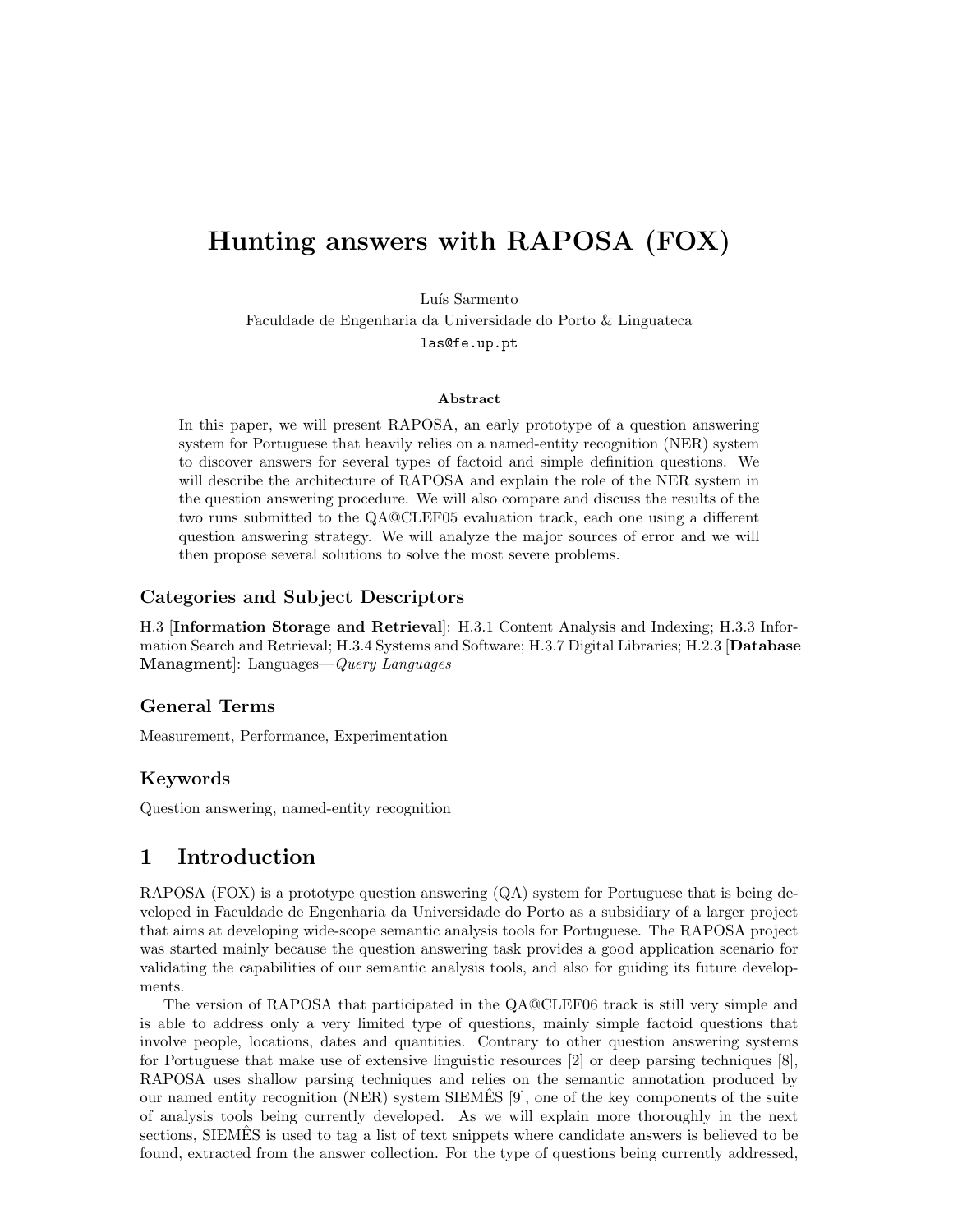RAPOSA assumes that the correct answer is one of the entities tagged by SIEMES, and its job is thus to select the right one(s). SIEMES is also used during the question parsing stage in order to identify relevant entities that may exist in the question. Other similar approaches that also heavily rely on named-entity recognition as the major source of semantic information are described in [3] and [12].

As a result of its dependency to SIEMÊS, RAPOSA is currently limited to answer questions that involve factoids and simple definitions, although the number of different entities that SIEMES is able to tag is relatively high (more than 100). Therefore, RAPOSA is not able to answer list questions and definition  $/$  "how to" questions that involve an explanation sentence. SIEMES does not yet resolve co-reference and anaphoric references, which is also a severe limitation when addressing questions whose answer can not be explicitly found in the scope of one sentence. However, RAPOSA has two different search strategies, one of which allows coping with some of these limitations.

The positive side of this dependency is that we have now an additional method for testing SIEMES through a user-centered application. This indirect evaluation method is complementary to the direct evaluation information that may be obtained by participating in NER evaluation campaigns for Portuguese [11], and is especially interesting because it re-focus the task on practical needs rather than on a definition. Question answering imposes some very practical requirements over the named-entity recognition task (and semantic analysis in general) that helped us defining new goals for SIEMES. During the development of RAPOSA, we came across with some apparently simple questions that led us to improving SIEMES with new sets of rules for tagging elements that are not usually considered named-entities but are extremely useful for finding anwers to certain types of questions (namely those involving people).

### 2 The architecture of RAPOSA

The architecture of RAPOSA follows the standard approach, and consists of a pipeline of 4 blocks, each one responsible for a different stage in the question answering problem:

- 1. Question Parser: receives a question in raw text, identifies the type of question, its arguments, possible restrictions and other relevant keywords, and transforms it to a canonical form. The admissible types of answer for the question are also identified at this stage.
- 2. Snippet Extractor: this block is responsible for retrieving snippets of texts (currently sentences) from the answer collection, using the information present in the canonical form of the question produced, by the previous block. The Snippet Extractor may return several text snippets.
- 3. Candidate Generator: after tagging the previously found snippets with SIEMES, this block ˆ tries to find candidate answers using two optional strategies. Candidate answers are restricted to the set of admissible types found by the Question Parser. Several candidate answers may be found
- 4. Answer Selector: this block select one answer from the list of candidates found by the previous block. At the moment selection is being made based on redundancy, i.e., on the number of supporting snippets for each candidate.

Note that SIEMES is used in two of these blocks, namely in the Question Parser and in the Candidate Generator block. All the four blocks are still in a very preliminary stage of development.

### 2.1 The Question Parser

The Question Parser operates in two steps. First it invokes SIEMES in order to identify named entities in the question, namely people, places, organizations, dates, titles (eg: book titles), which are usually either the arguments of the question to be parsed or some important restrictions.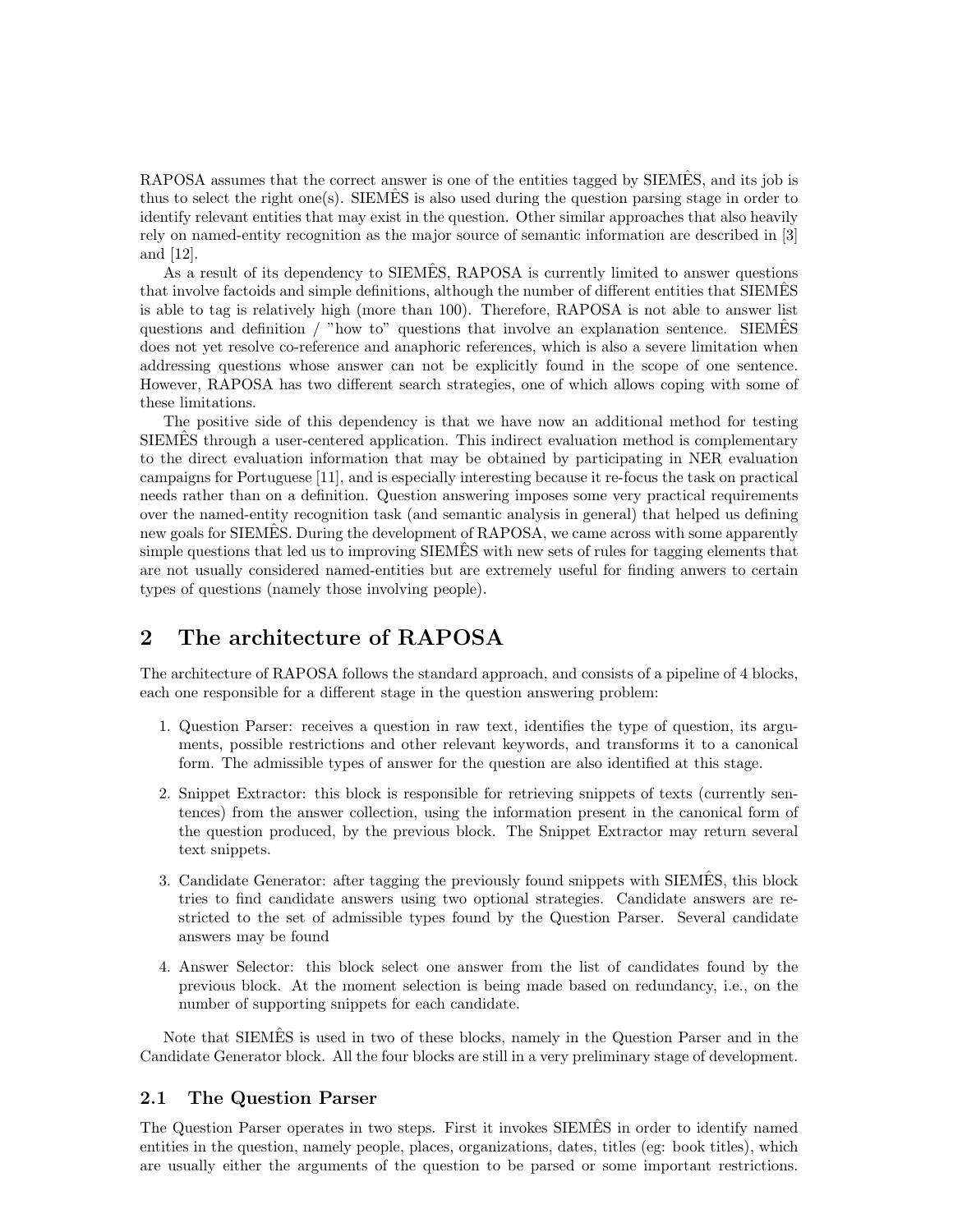SIEMES also helps to find other important elements such as for example ergonyms, personal titles and jobs, that are relevant for parsing the question. In fact, this last funcionality was added to SIEMES during the developement of RAPOSA motivated by the need to produce a better parse for the questions.

In a second step, the Question Parser uses a set of 25 rules to analyze the type of question and to identify its elements. After the type of question has been found, these rules try to identify the arguments of the question, argument modifiers, temporal restrictions and other relevant keywords that may represent good clues for retrieving snippets from the answer collection.

Currently, these rules are only able to address some types of questions, namely those that refer to people ("Quem...?" / "Who...?"), to places ("Onde...?" / "Where...?"), to time ("Quando...?" / "When...?" or "Em que ano...?" / "In what year...?") and to quantities ("Quanto...?" / "How many...?"). Among these, a greater care has been given to questions refering to people, while for the others we still do not have enough rules to parse all the possibilities.

Depending of the type of question, the Question Parser also generate a list of admissable answer types that are compatible with the tagging capabilites of SIEMES. For example, a "Onde...?" / "Where...?" question one expects the answer to be a location, while for a "Quem...acção?" "Who...action?" the admissible answer may be a person, a group or an organization, which are all types of entities that SIEMES is able to classify. After all the mentioned information has been identified, the question is transformed into a canonical form that can be easily manipulated by subsequent blocks.

With all these parsing limitations, RAPOSA was only able to address a rather small number of the 200 questions test set given for CLEF06. We will explain the experimental scenario in later sections, but for illustrating this point we may say that RAPOSA tried to answer only 34 questions in the first run submitted and 74 in the second run submitted, after relaxing several processing restrictions.

#### 2.2 The Snippet Extractor

The Snippet Extractor queries a MySQL database (http://www.mysql.org) that stores the entire answer collection to obtain a set of text snippets where the answer to a given question might be found. Currently, the answer collection is stored in raw text, one sentence per tuple and the text is indexed using the fulltext index provided by MySQL database engine. This is a simple approach that relies on the text indexing and search capabilities provided by the MySQL engine.

The Snippet Extractor receives the canonical form of the question and produces a SQL query to search the database. Interesting snippets (currently a snippet is equivalent to a single sentence) are those that contain all the arguments in the question (which most of the times are multiword expressions), and that may also contain some or all argument modifiers and other keywords previously identified during the question parsing stage. Temporal restrictions are still ignored. The Snippet Extractor may optionally perform a "dumb" stemming procedure over all words used in the query except the words the belong to the arguments to increase the number of snippets found, although we were not able to assess the impact of this option in the global performance of RAPOSA.

Blindly relying on the MySQL indexing mechanism, as we did, also brings some problems. One of those problems is that the default options of the MySQL exclude from the index any word with less than 4 charecters, even if it is rare enough to be possibly considered a content word. There are however many important words in Portuguese with only three characters that might be relevant to factoid questions such as some family relations ("pai", "mãe", "tia", "avô"...) locations ("rio", "rua", etc...), proper names ("Rui", "Ana", "Sá", etc) and many other common words ("cor", "mil", sul",...) or acronyms. In some cases, these words are automatically ignored by MySQL when performing a search using the fulltext search functions, which usually results in a very large number of noisy text snippets because the smaller words are not used to restrict the search. This problem can be avoided by performing a sequential scan search with a regular expression, but this option becomes impractical for large collections due to performance issues. A more "content-aware" indexing mechanism is needed in order to effectivelly deal with this problem.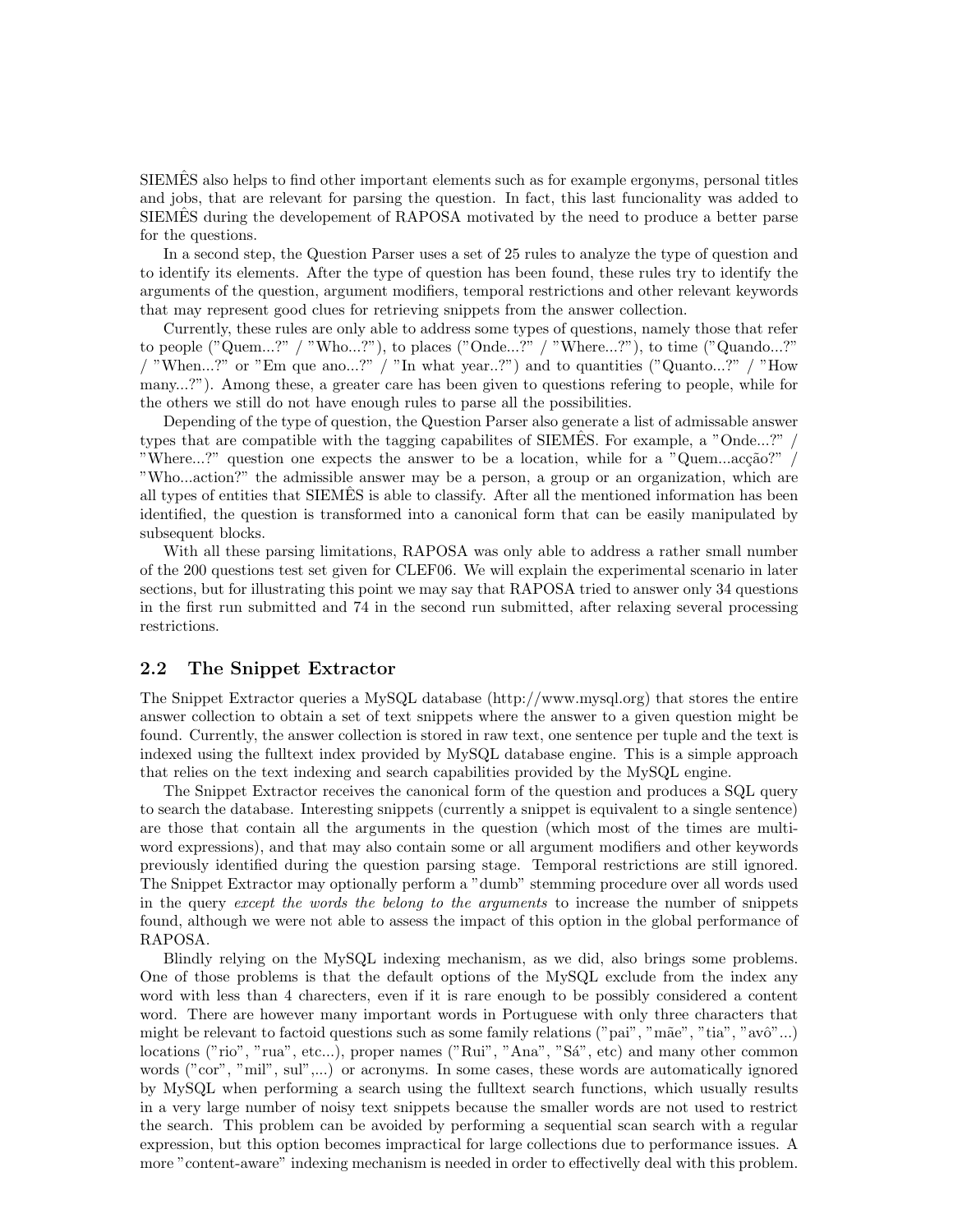Eventually, the Snippet Extractor may be unable to find in the document database any match for the query produced. At the moment, the Snippet Extractor does not try to expand or reformulate the query - which could helpful in some cases - and RAPOSA returns NIL as the answer for the question. RAPOSA gives a relatively high value of confidence to that NIL answer because it believes that there is not enough information in the document collection to produce the appropriate answer. The value of confidence given is fixed to 1.0 but a more reliable evaluation of confidence could eventually be performed based on the number of words in the query and on the result of shorter queries.

In this version of RAPOSA we decided not to pre-process the entire answer collection with SIEMES but, instead, we opted to store the collection in raw text and invoke SIEMES for each text snippet retrieved. Preprocessing the collection with SIEMES would allow us to obtain text snippets already tagged with semantic information, and to query the collection using both keywords and tags. It would also allow us to find answers more quicky and efficiently because invoking SIEMES on all snippets found for a given question implies a significant overhead in processing times. However, since RAPOSA is mainly intended to help the development of SIEMES (and other semantic tools), it is much more convenient to perform the named-entity recognition procedure for each question, which allows us to imediatly observe the impact of the changes in SIEMES over the final results. In future versions of RAPOSA, when the performance of SIEMES increases to a higher level, we may opt to pre-proccess the entire test collection and develop an alternative text indexing procedure.

#### 2.3 The Candidate Generator

The Candidate Generator takes as input the question in canonical form and the list of snippets given by the Snippet Extractor. The Candidate Generator then invoques SIEMES for each snippet to obtain information about the named-entities and other related elements. RAPOSA assumes that the answer to the question is one of the elements tagged by SIEMES, and since the type of admissable answers for the question at stake has already been determined by the Question Parser, the answer is usually already quite constrained.

The Candidate Extractor may use one of two available strategies to find candidate answers. The first one is based on a set of context evaluation rules. For each tagged text snippet, RAPOSA tries to match certain contexts around the position of argument (note that the argument of the question must be present in the text snippets). For example, for a question like "Who is  $X$ ?" with X being the name of a person, the answer is expected to be a job title or an ergonym so that checking the existence of those elements around ocorrences of X in certain contexts might lead to the candidate answer. In this case, the rule might check for patterns like " $\ldots$  < job title  $> X \ldots$ " or " $\ldots$  X,  $\lt$  job title  $\gt \ldots$ " with  $\lt$  job title  $\gt$  standing for the element in the text snippet tagged by SIEMES as a job title. RAPOSA has currently 25 of such rules for dealing with question of the type "Who is  $\lt$  job title  $\gt$ !" and 6 rules to deal with questions of the type "Who is  $\lt$  person name  $>$ ?".

In this version of RAPOSA we were not able to develop similar rules for dealing with other types of questions, so we developed a second strategy for finding candidate answers in the tagged text snippets. This is a much simpler strategy that collects as a possible answer any element tagged with a semantic category that is considered an admissable answer to the question at stake. For example, in answering a question like "When was < EVENT > ?" the Candidate Generator will collect all elements tagged as  $\langle$  date  $\rangle$  in the text snippets (which match the string  $\langle$  EVENT >) provided by the Snippet Extractor. Although this strategy may potentially be very noisy, since more than one compatible element may exist in the snippet, one expects the correct answer to be one of the most frequent candidates extracted, provided that there is enough redundancy in the answer collection. We call this simple type checking strategy.

The output of the Candidate Generator, using any of the two strategies, is a set of tuples containing the candidate answer and the text snippets as the supporting evidence for the answer. This list may be rather long, especially when the second strategy is employed. There is also the possibility of not finding any candidate answer in the text snippets given by the Snippet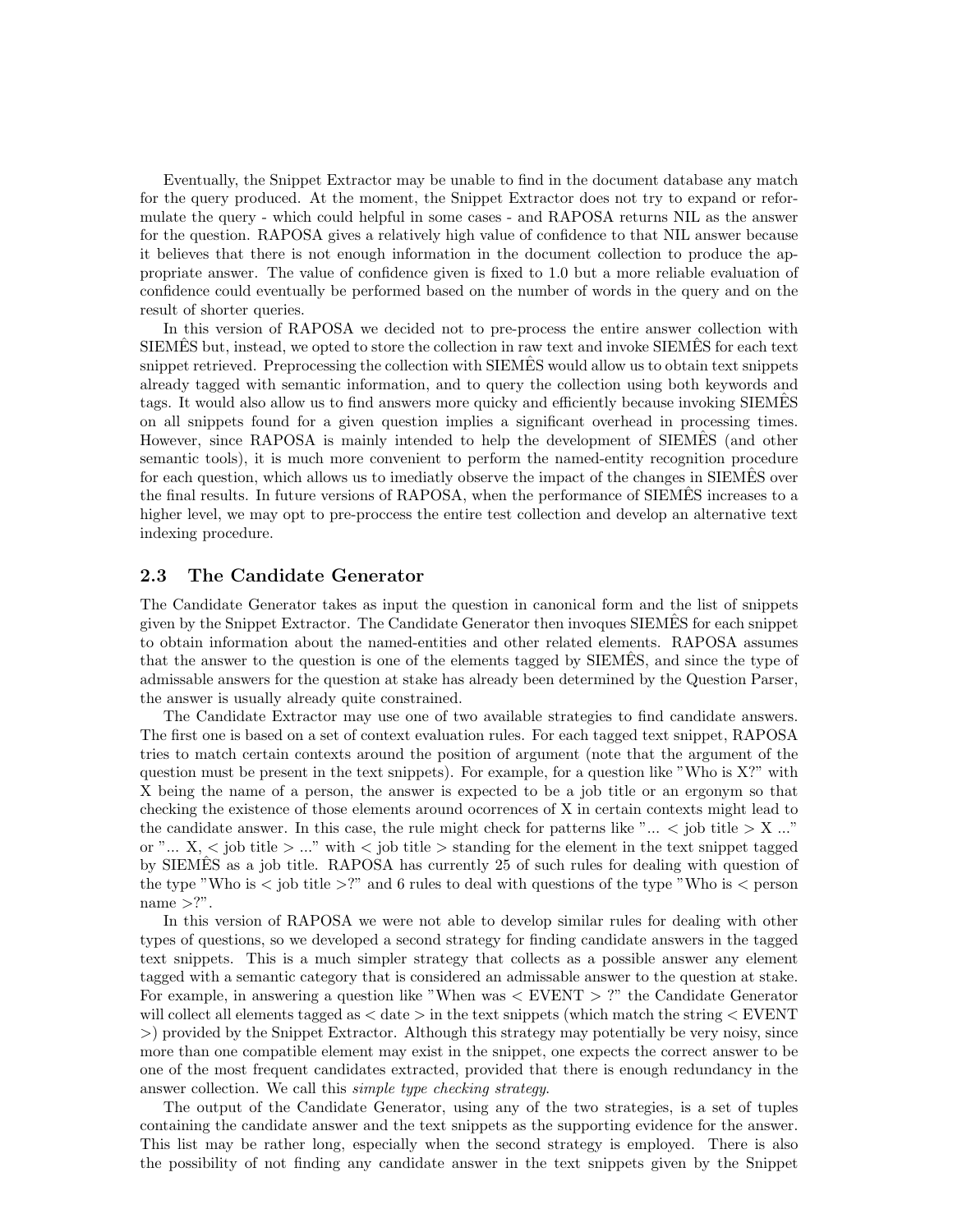Extractor. In those cases, RAPOSA produces a NIL answer for the question, but it gives a low value of confidence to the answer (0.25) to acknowledge the fact that such result is possibly due to the lack of better analysis capabilites.

#### 2.4 The Answer Selector

The job of the Answer Selector is (i) to choose one of the candidate answers produced by the Candidate Generator, (ii) to select the best supporting text snippets and (iii) to assign a confidence value to that answer. For now, RAPOSA is not dealing with list questions, so answers are expected to have only one element (factoid or simple definition). The job of the Answer Selector is in theory quite complex, especially the task of deciding the best supporting snippets and giving an appropriate confidence value to the answer. But, again, the strategies employed in the current version of RAPOSA are very simplistic.

For deciding which of the candidates is the best answer, the Answer Selector calculates the number of supporting snippets for each candidate and chooses the one with the higher number of snippets. When candidates are generated using the context matching strategy of the Candidate Generator, this simple procedure is expected to lead to good results since those rules tend to be quite precise in choosing candidates, and it is quite difficult to generate wrong candidates with the same number of supporting snippets. Also, if the candidate is generated using the simple type checking strategy, and assuming the answer collection has enough redundancy, the best snippet-supported candidate is probably the right answer. However, using this strategy, it is quite possible that, due to lack of redundancy in the answer collection, the Candidate Generator obtains more than just one "top" candidate of the same type, all supported by the same number of snippets, possibly only one snippet. In those cases the Answer Selector chooses one of the candidate randomly, which obviously leads to many incorrect answers.

Choosing the supporting snippets and determining the confidence level of the answer is also done in a simplistic way. Chosing the "best" supporting snippets is quite straight forward when the Candidate Generator uses the context matching strategy: supporting snippets match a very specific patterns, and almost always have explicit information for supporting the answer. However, if the candidate answers are obtained using the simple type checking strategy, the Answer Selector has no way, at the moment, of deciding if a given snippet (containg both the argument and the chosen candidate answer) really supports the answer. So, in both cases, the procedure is simply to randomly choose up to 10 supporting snippets associated with the chosen answer. The confidence level assigned to the such an answer is 1.0, which obviously disregards important information such as the number of alternative candidates available and the corresponding number of supporting snippets. Improving the way the confidence level is assigned is a matter of future work.

### 3 Results in CLEF06

We were able to submit two runs. The first run, R1, was configured to extract candidate answers using only the context matching rules, i.e. using the most restrictive and hopefully the highest precision strategy of the Candidate Extractor. Because we were only able to develop rules for "Who is < job title >?" and "Who is < person name >?" questions, for R1 only 34 questions from the 200 question set were addressed. The second run, R2 applied the same strategy for the questions the R1 was attempting to answer but it used the more relaxed type checking strategy for trying to answer place ("Onde...?" / "Where...?"), time ("Quando...?" / "When...?" or "Em que ano...?" / "In what year..?") and quantities ("Quanto...?" / "How many...?") questions. Using this combined strategy RAPOSA tried to answer 74 questions in run R2.

The results we present in the following tables refer only to the questions that RAPOSA has tried to answer and therefore diverge from the official results given by the QA@CLEF organization. We have manually checked the corresponding answers against the list of correct answer given by the organization. We considered an answer correct if and only if it exactly matches the answer given in the answer list. Using this criteria we considered all partially correct answers as incorrect,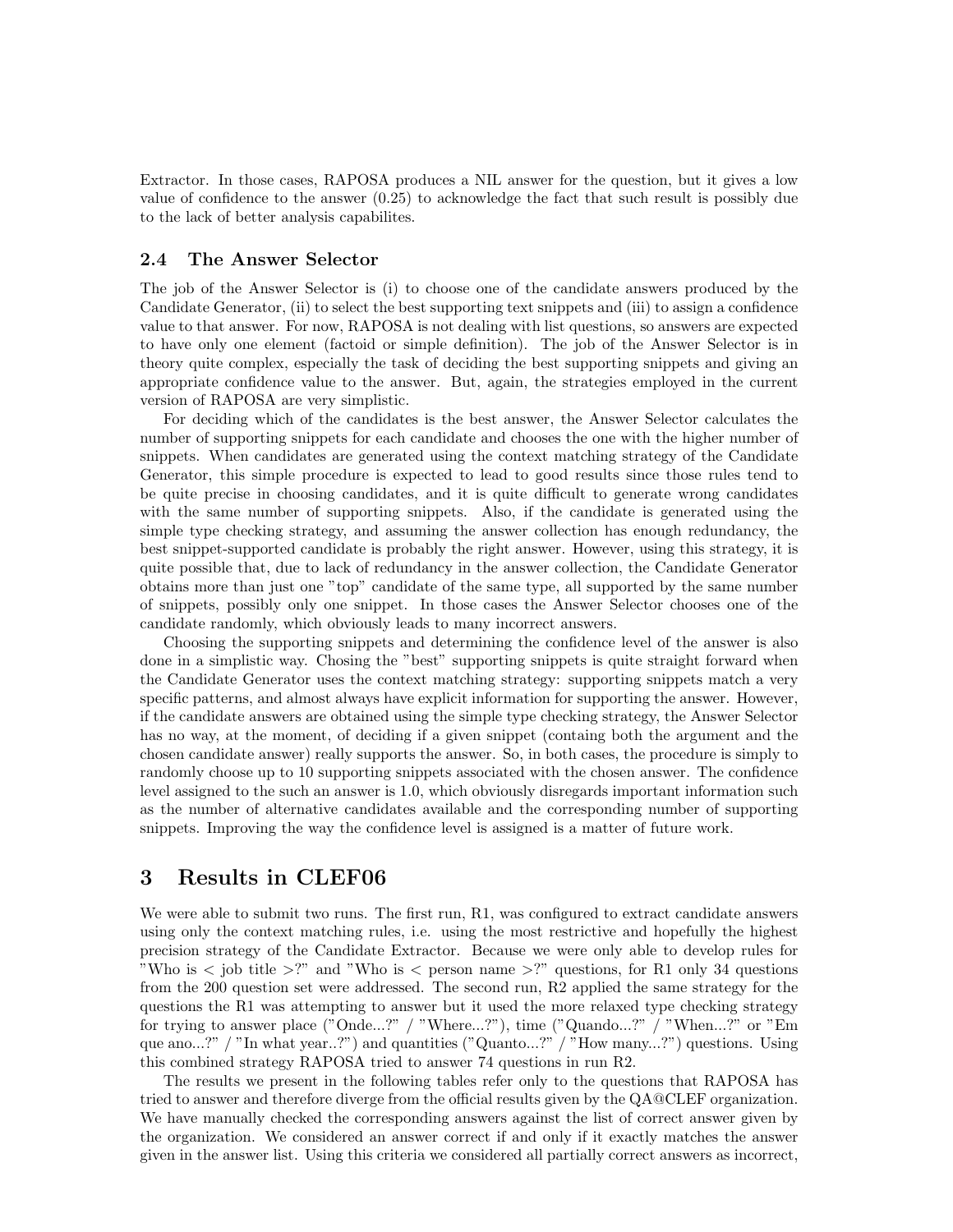| type       | correct | incorrect |     |
|------------|---------|-----------|-----|
| ANS        |         |           |     |
| <b>NUL</b> |         |           | ۲.I |
| NUL2       |         |           |     |
|            |         |           |     |

Table 1: Results of run R1

| type       | correct | incorrect |    |
|------------|---------|-----------|----|
| <b>ANS</b> | 10      | 24        | 34 |
| NUL.       |         | 29        | 36 |
| NUL2       |         |           |    |
|            |         | 57        |    |

Table 2: Results of run R2

as well as answers that contained more information that what it was required (e.g: a complete date instead of just the year). We will make the distinction between three types of cases among the questions that RAPOSA tried to answer:

- 1. ANS: questions that were answered and supported by a certain number of text snippets.
- 2. NIL: questions to which RAPOSA did not find any answer after analysing snippets provided by the Snippet Extractor.
- 3. NIL2: questions to which RAPOSA was not able to find any snippet in the document collection to search for the answer

We used the confidence values assiged to answers to identify these three possible cases. The results of both runs are given in Table 1 and Table 2. Precision values for both runs are given in Table 3.

#### 3.1 Discussion of the results

The results in Table 1 and 2 show several interesting differences between runs R1 and R2. RAPOSA was able to answer more than twice as many questions in run R2 than in R1. At first sight, it seems surprising that run R2 obtained much better global precision values than R1 - 0.25 against 0.18 since R1 supposedly used a much more precise strategy. In fact, if we consider just the questions that RAPOSA was able to answer, run R1 exhibits a slightly better perfomance than  $R2 - 0.31$ against 0.29 - but this difference is not enough to compensate for the extremely low cability of R1 in obtaining answers after analysing the text snippets given by the Snippet Extractor. This means that the context analysis rules we developed apply only to a very limited number of cases, so that in almost half the cases RAPOSA can not extract any candidate answer with them.

On the other hand, the rather simpler type checking strategy that was combined in R2 was able to maintain a value of precision comparable to run R1 for those questions to which an answer was found (ANS). However, run R2 was much more efficient in avoiding false negatives, i.e., in

|         | R1   | R2   |
|---------|------|------|
| P(ANS)  | 0.31 | 0.29 |
| P(NULL) | 0.07 | 0.19 |
| P(NUL2) |      |      |
|         | 0.18 | 0.23 |

Table 3: Partial and Global Precision values for runs R1 and R2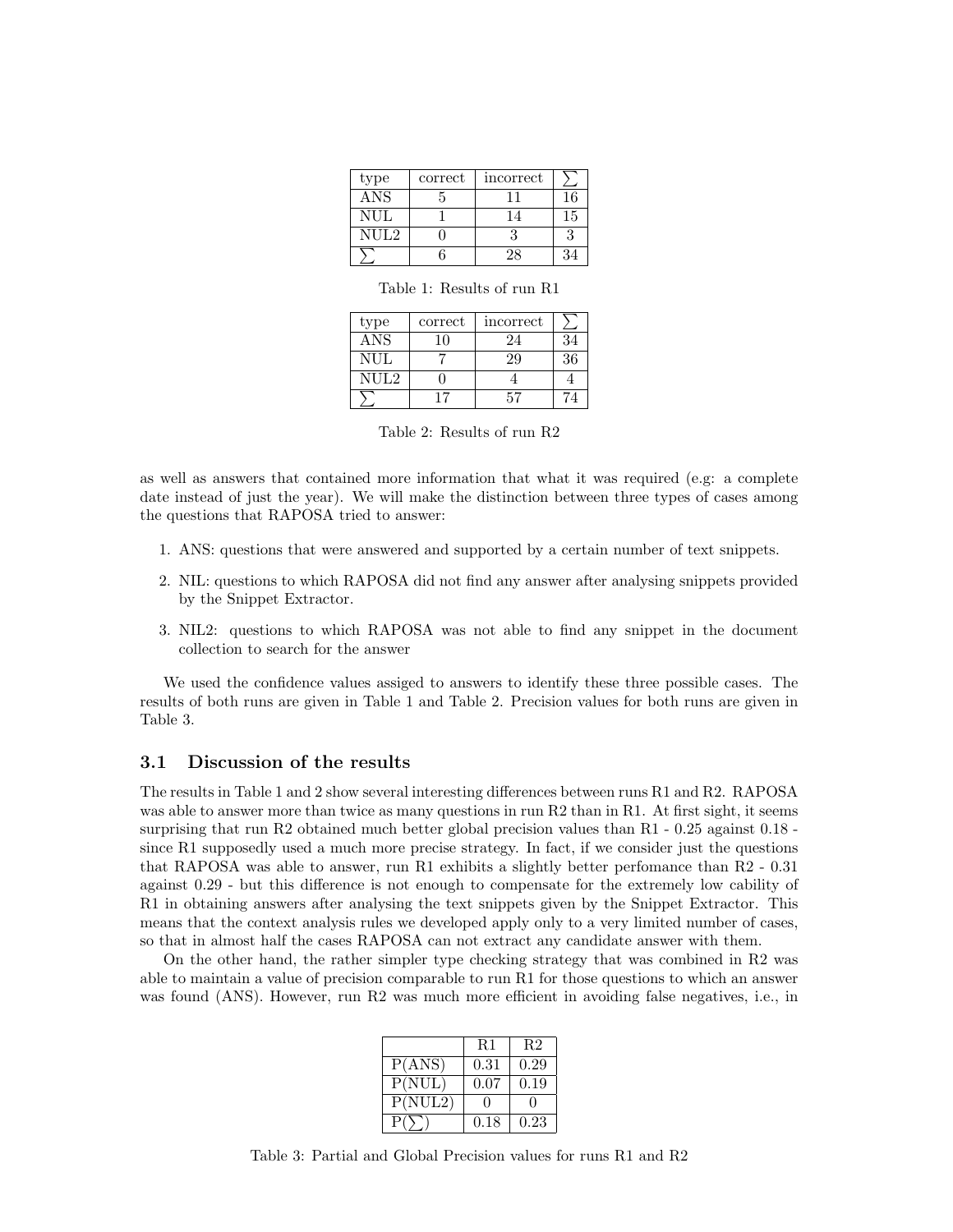assigning a NUL answer when there was in fact one answer in the collection. Apparently, this simpler strategy provides a better recall without comprimissing to much the precision, by being more efficient in avoiding the false negatives. But one has to consider that the chance of avoiding false negatives may be easier for questions that refer to dates and quantities because identifying and classifying these type of expressions is easier than for other named-entities (namely people, locations, organizations, book titles, etc.).

Still, it is rather suprising to see how low the precision of answers obtained using the context analysis rules actually is: 0.31. Looking in more detail at the 11 wrong answers produced by RAPOSA in run R1, we observe that most of the incorrect answers have only one supporting snippet and, except for one case, the problem does not have to do directly with the context analysis rules. In two of the cases the problem comes from SIEMES, which was not able to correctly delimit the elements to be extracted. For example, in one case the correct answer was "primeiro imperador da China" but SIEMES only chunked "imperador da China". In two other ˆ cases, the problem came from the inability of RAPOSA to choose the "best" answer from the set of candidates generated, all of them supported by the same number of snippets (only one). In such cases, RAPOSA chooses randomly among the alternatives, and since some might be wrong, incomplete or under-specified, there is a great probability of choosing a wrong answer. The problem here is clearly with the Answer Selector component that is not able to differentiate among these answers.

In other cases, the supporting snippet obtained (again usually only one) is only slightly related to the topic of the question and is actually misleading for the context analysis rules. This may happen for several reasons, but an important factor is related to the rather naive text indexing capabilities provided by MySQL (at least for Portuguese) that, when combined with the rudimentary stemming procedure we implemented produces many spurious snippets. Since some of the rules are less restrictive than others, some false candidates are thus generated. This shows the importance of the Snippet Extractor component that needs to be able to obtain more relevant snippets for subsequent analysis.

If we analyse the answers from run R2 in more detail it is possible to see that a about 20% of the incorrect answers result from incorrently choosing the answer candidate among those elements in the snippet that in fact have the correct admissable semantic type. For example, RAPOSA answered "Lisboa" to the question "Onde morreu Kurt Cobain?" / "Where did Kurt Cobain die?" because there was a reference to Seattle and to Lisboa in the snippet extracted. Although each one of the admissable elements was correctly tagged and generated an answer candidate, the Answer Selector decided randomly, ignoring any possible semantic or heursitic information (such as preferring the candidate that is closer to the argument in the text snippet).

Another very frequent type of errors in run R2 reveals yet one more weakness of the Snippet Extractor component, that could be easily avoided. After querying the database based on keywords (i.e. the argument and other words in the question) the Snippet Extractor does not check the keywords in the sentence to make sure that they actually refer to expected semantic type. For example, if the argument in the question refers to place, we would want to make sure that the snippets retrived using the keywords actually refer to the argument as a place, and not to any of the possible homographs. The problem with homography is especially severe for question involving places or people because it is very common for people to have surnames that are also names of places. This led to some unexpected answers simply because the Candidate Generator was looking at the wrong text snippets. Most of other errors in R2 came again from a combination of various problems in Snippets Extractor, which collects many irrelevant snippets, with the inability of the Answer Selector to choose the "best" candidate.

#### 3.2 Some preliminary conclusions

After briefly analyzing the results of both run, R1 and R2, there are some preliminary conclusion that can be drawn. First of all, and rather surprinsingly, the simple type checking strategy is able to provide a comparable performance to the context checking strategy, for a much wider set of question types. Apparently, this is the result of the superior capability of the type checking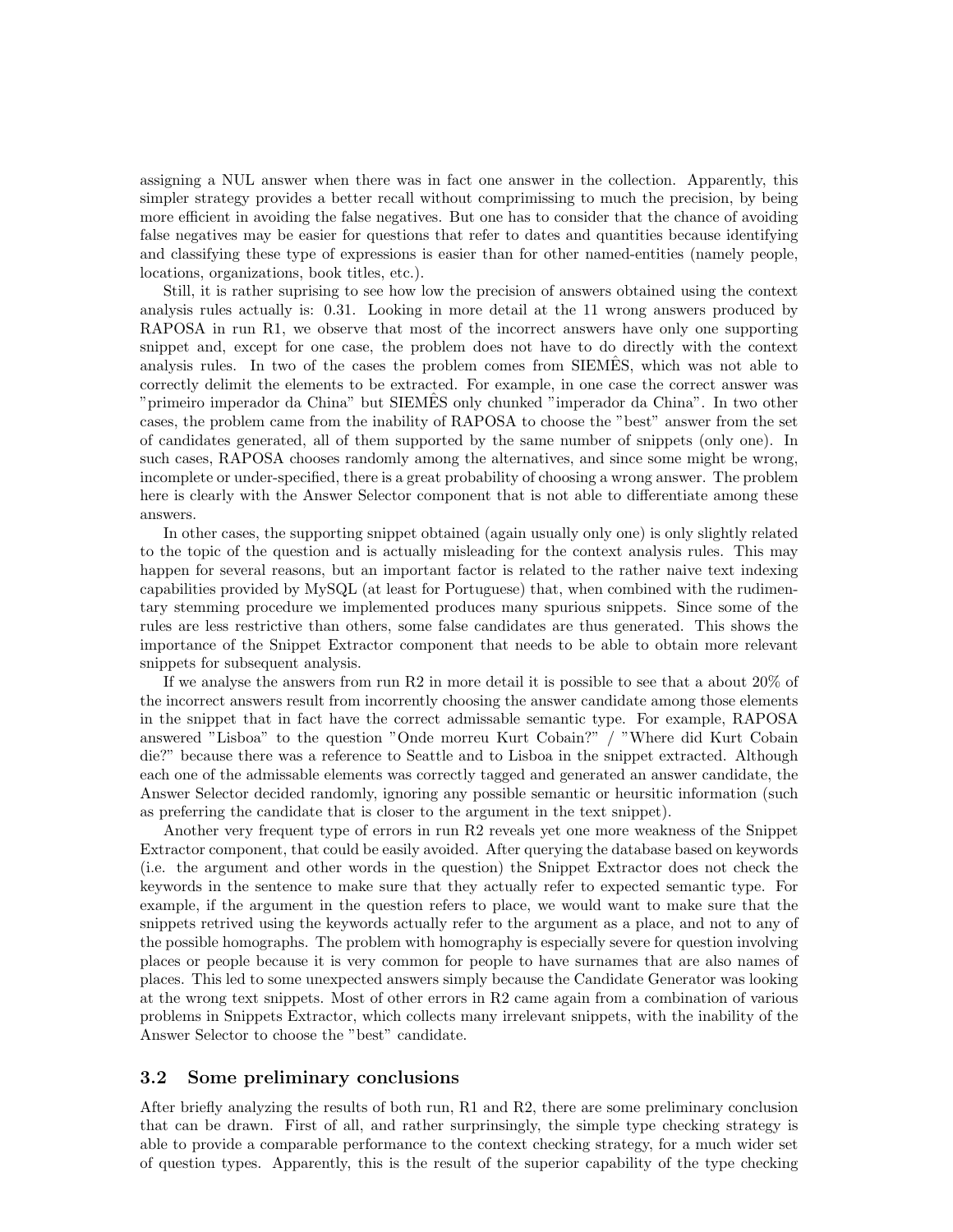strategy in avoiding false negatives (the NIL answer when there is in fact one answer in the collection) in many cases. However, for those questions that RAPOSA is able to answer (the ANS line in tables 1, 2 and 3), it is not clear if the tight difference between the precision of R1 and R2 is due of the flexibility of the type checking strategy or if it is due to the tight bottleneck imposed by the Snippet Extractor and, especially, the Answer Selector.

Another conclusion is that any problems that may exist in the Answer Selector become more evident when RAPOSA tries to address questions for which there is not enough redundacy in the answer collection. The Answer Selector may provide a suitable answer whenever the redundancy is high enough to promote one of the candidates, but it is extremelly poor in deciding among equally supported candidates, usually by only one text snippet. This suggests that one way of helping the Answer Selector (besides making it more intelligent) is to try to obtain additional evidence from other large text collection available (for example the WPT03 web collection, or the Wikipedia).

Finally, it is obvious that the Snippet Extractor needs to be improved because spurious snippets were the cause of many wrong answers. This will require a much better indexing mechanism that does not ignore certain short yet important words, and an appropriate query expansion method that is capable of performing stemming in a safer way, or of substituting words by semantically similar ones (except for the argument).

### 4 Improving RAPOSA

There is plenty of room for improvement in RAPOSA, and it may be achieved through two complementary ways.

First of all, we would like to improve RAPOSA automatically just by improving SIEMES. This is in fact related to our main concern, which is using the question answering scenario to motivate the development of our analysis tools. At this level, RAPOSA will immediately benefit if SIEMES improves its capability to identify entities with several modifiers, like "primeiro imperador da China". In this particular case, it would be quite easy to improve SIEMES with immediate impact ˆ on RAPOSA. But processing references to people like "o vice primeiro ministro russo respons´avel pelas Nacionalidades" ("the russian vice prime-minister responsible for the Nationality Affairs"), or to locations like "a 900 quilómetros a norte dos Açores" ("at 900 kilometers north from Azores") or to time/date like "nos dois primeiros meses de 1994" ("in the first two months of 1994") seems more complex because of the various internal dependencies involved. Since SIEMES is still unable to process these kind of structures, this is a good opportunity to prepare it for dealing with such dependencies, and improve RAPOSA almost automatically as a result.

One of the weakest points in RAPOSA is the Snippet Extractor, that produced many spurious snippets. One of the reasons for that to happen was that our stemming procedure too basic, because it simply replaced the last 2 or 3 characters of a word for a wildcard. The reason we used our stemming procedure in the first place (even knowing it was rudimentary) was because it seemed unrealistic to use only the exact forms of the words in the question to retrieve the snippets. However, the way stemming was performed resulted in an over-generalization of the queries. If we, instead, could make use of some sort of controlled thesaurus for expanding the queries we could avoid using the stemming procedure, and even solve other difficulties during the candidate generation stage. For example, for answering a question like "Quem escreveu 'A Capital'?" / "Who wrote 'A Capital'?", instead of generating a query like "escre\* 'A Capital'" it would be very interesting to generate several queries by expanding "escreveu" ("wrote") to {"escritor" ("writer"), "autor" ("author"), ...} or to some other paraphrastic constructions. Such controlled expansion requires semantic resources for Portuguese that, as far as we know, are not publicly available. Several author have proposed automatic ways of creating similar resources - for identifying relations among verbs see [4], or see [7] for the discovery of paraphrases - and it seems interesting to replicate those methods for Portuguese in the Snippet Extractor. A interesting approach that has been directly applied in a question answering scenario uses Wikipedia a source for synonyms and hypernyms [6] .

Note that such semantic resources and techniques may also be very useful for the Answer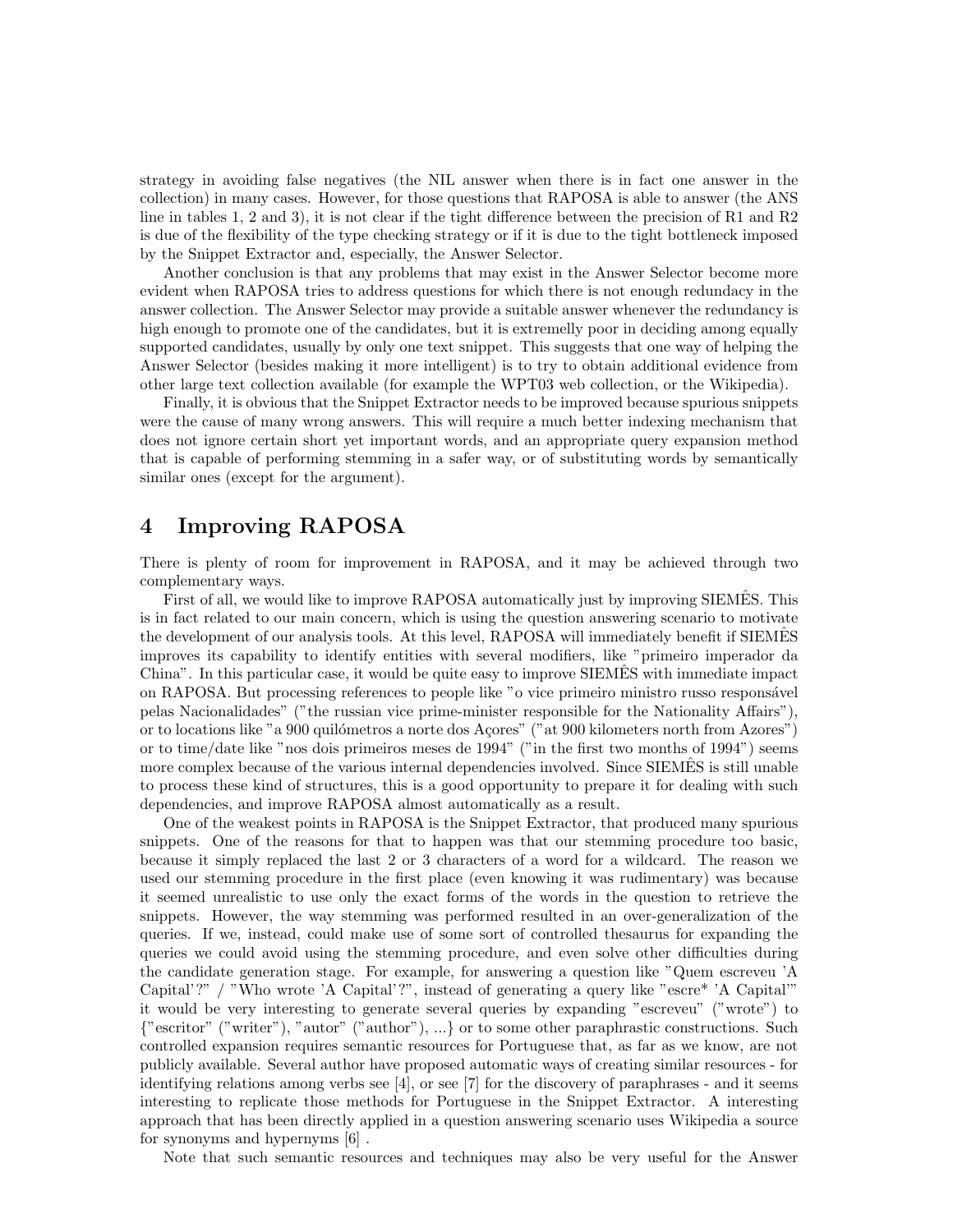Selector. After analyzing the results in more detail, we noticed that it is very common that, during the candidate generation stage, two lexically different yet semantically equivalent candidates are found. Lets suppose that for answering a question like "Who is X?" we obtain several candidates each one supported by one snippet only. Among those candidates we find "portuguese musician", "portuguese composer" and several other spurious candidates. If the Answer Selector is able to infer that "composer" and "musician" have some kind of relation, than it might admit that the two candidates are equivalent, and it may consider them as the same answer supported by two text snippets. This would avoid choosing one the answer randomly among the candidates, with great chances of choosing a wrong one. There are several automatic ways of deciding the similarity of two of such answers using large corpora [13] that we might explore in the near future.

The performance of the Answer Selector could also be improved by using an alternative document collection for checking answers and for estimating the confidence value of the answers. Since the lack of redundancy greatly increases the possibilities of selecting a wrong answer, using more documents to obtain additional evidence about each candidate found might provide the level of repetition that the Answer Selector needs to choose the right candidate. Obvious options for such alternative collections are large crawls of the web in Portuguese (e.g.: WTP03 or WBR99) or the Wikipedia. This approach is being already followed by several question answering systems (for example [1] and [5]). We made some experiments with RAPOSA using a MySQL encoded version WPT03 collection [10] as the answer collection and, although several new difficulties arise in parsing the web documents, we were able to find the correct answer for some of the questions in the CLEF set. It seems thus possible to obtain confirmation regarding one of the candidates found using the official CLEF answer collection. Future experiments of RAPOSA will be run over the WPT03 collection. This will also impose new requirements on SIEMES, which will need to cope with the rather messy text that one usually finds in web collections.

### 5 Conclusions

Developing a question answer system, even as simple as RAPOSA, provides valuable insights regarding the development or improvement of semantic analysis tools in general. In our case, during the development of RAPOSA we were faced with many analysis requirements that we did not considered before, and they made us rethink some of the analysis capabilities of our namedentity recognition system, SIEMES. Because of this experience, we are now considering extending the number of elements that SIEMES will try to identify and classify so that the information required for question answering becomes more readily available after tagging text snippets. This will require both the sophistication of SIEMES and the development of more advanced lexical databases that are used by SIEMES. By helping us to focus on very specific and practical analysis problems, we consider that the first participation of RAPOSA in the QA track at CLEF was very useful and motivating.

As far as results are concerned, RAPOSA has still a long way to go in order to achieve the results that other more advanced systems already do. But before trying to answer other types of questions, we will now focus on improving the performance of RAPOSA in answering the simpler factoid questions. As we have shown in the previous section, there are multiple possibilities for improvement, both in RAPOSA and in SIEMES. Future efforts on RAPOSA will concentrate in improving the query processing capabilites of the Snippet Extractor, in order to reduce the number of spurious snippets found, and in developing better selection machanisms for the Answer Selector, possibly using additional external document collections for choice validation.

## 6 Acknowledgments

This work was partially supported by grant  $SFRH/BD/ 23590/2005$  from Fundação para a Ciência e Tecnologia (Portugal), co-financed by POSI.